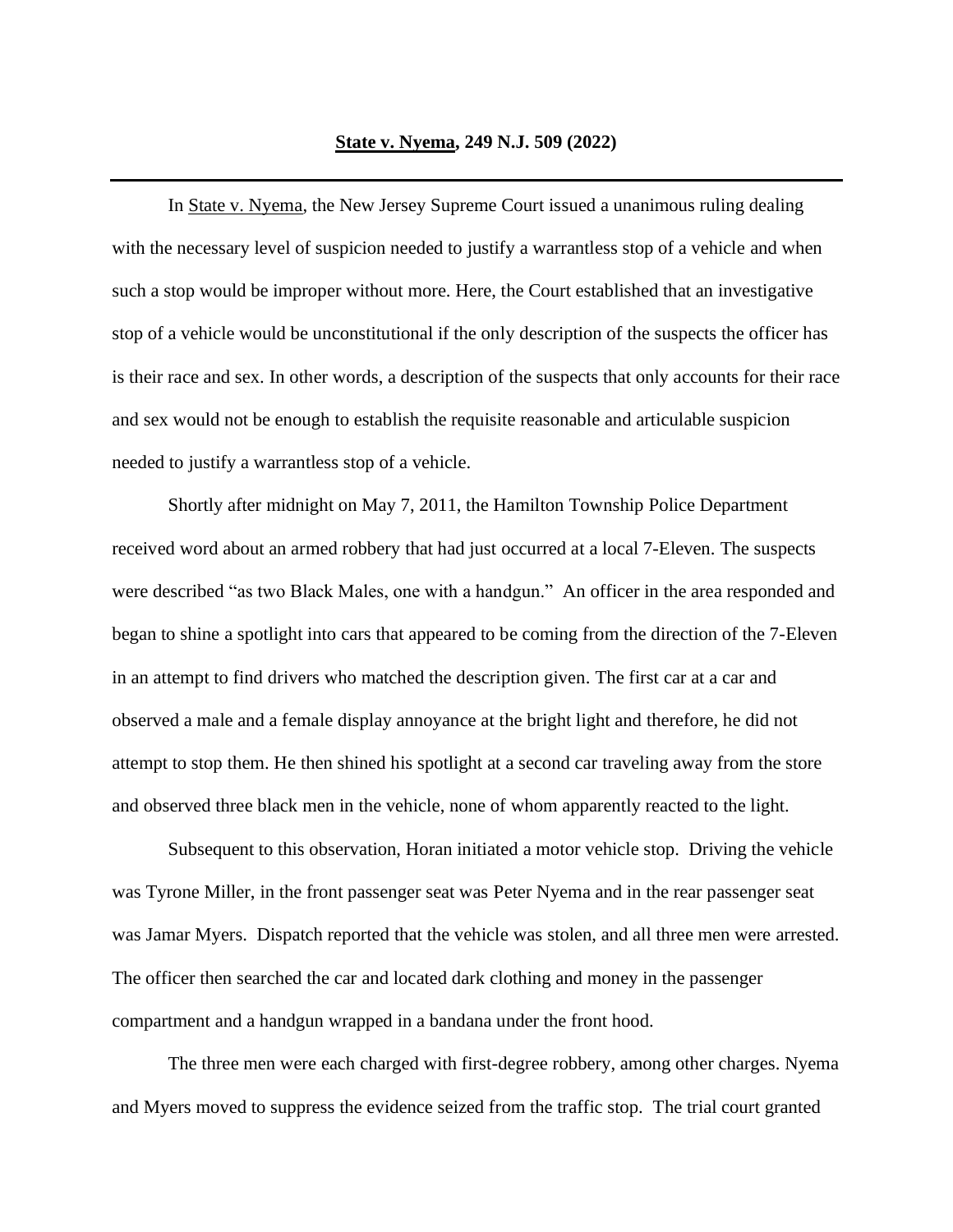the motion with respect to the handgun but denied the motion with respect to the clothing and money, finding that Horan had reasonable and articulable suspicion to initiate the traffic stop. He noted that "the racial makeup of the occupants of the vehicle, three black males traveling away from the scene was the reasonable and typical suspicion for the officer to ultimately pull this car over." The trial court reasoned that the traffic stop was close in time and physical proximity to the location of the robbery, that the three men matched the racial makeup of the apparent perpetrators and gave no response to the light being shined on them.

Following this, Myers plead guilty to first-degree robbery, but appealed the trial court's decision declining to suppress the clothing and money found in the glove compartment. He argued that the motion to suppress should have been granted because Horan lacked reasonable and articulable suspicion to initiate the traffic stop. The Appellate Division rejected his appeal, affirming the trial court's denial. The appellate court concluded that the traffic stop was not based solely on the race of the men, but also upon the vehicle being spotted a short distance from the 7-Eleven when few cars were on the road.

Nyema, on the other hand, proceeded to trial. Following the conclusion of the State's case-in-chief, Nyema entered an open guilty plea to first-degree robbery and sought to challenge the trial court's denial of the motion to suppress the clothing and money. Although Myers was not successful in his appeal, a different panel of the Appellate Division agreed with Nyema and reversed the trial court's ruling, finding "[k]nowledge of the race and gender of a criminal suspect, without more, is insufficient suspicion to effectuate a seizure." The Appellate Division also concluded that the alleged lack of response to the spotlight by the men didn't amount to much as Moran's observation was for 2 seconds or less. Additionally, the lack of clarity as to the timing of the robbery rendered the proximity of the vehicle to the 7-Eleven nearly irrelevant.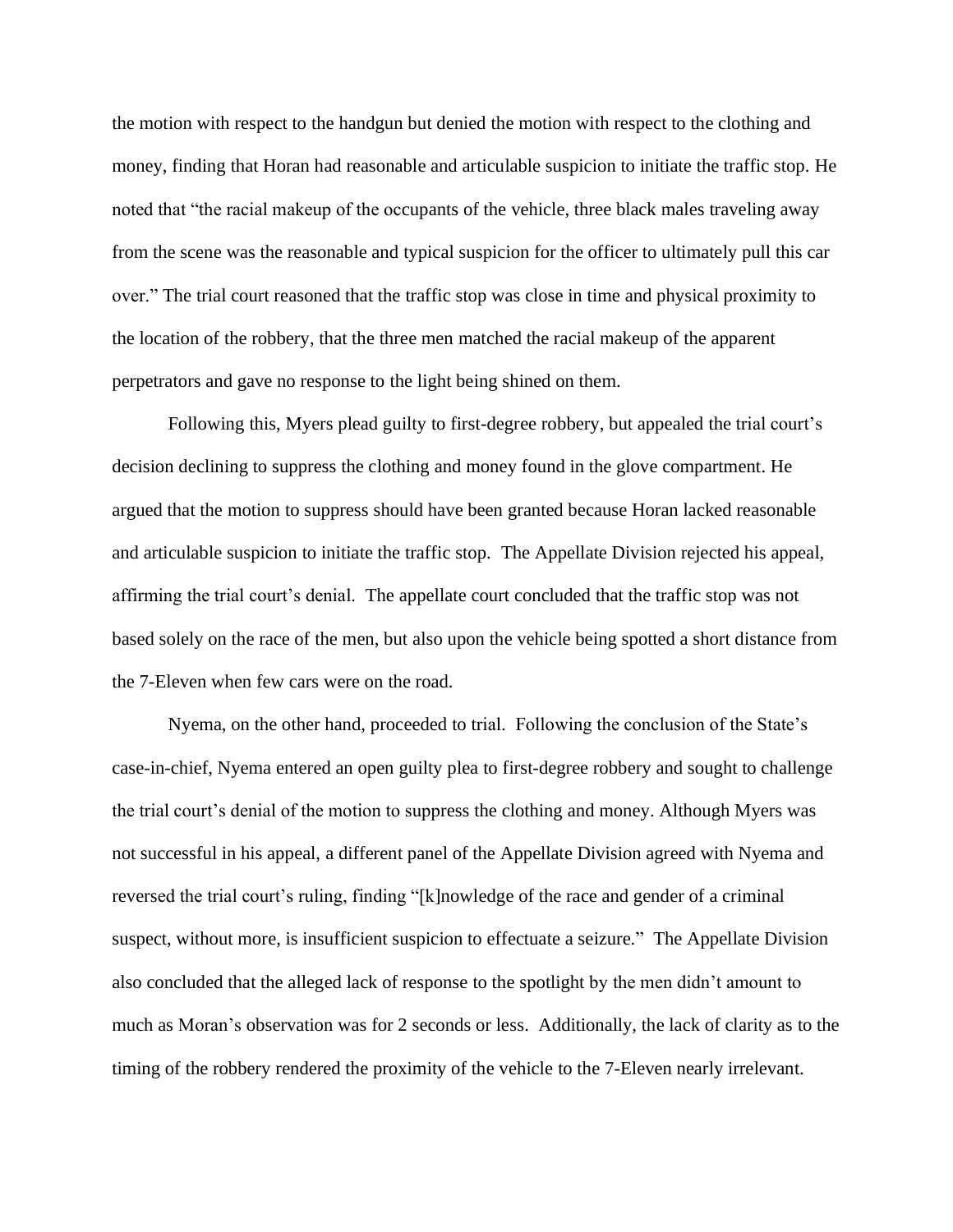Following the Nyema Appellate decision, the State petitioned the New Jersey Supreme Court for certification. The Court granted cert. Myers then moved for reconsideration of his petition for certification. The New Jersey Supreme Court granted the motion and consolidated the cases.

The issue in this case is whether the police had reasonable and articulable suspicion to justify the investigative stop of the vehicle Nyema and Myers were passengers in. Organizations such as the ACLU argued that if the Court allowed such a vague description to justify stopping any black person, they are inviting widespread racial profiling. In a majority opinion by Justice Pierre-Louis, the Supreme Court of New Jersey held that a description of suspects in a robbery that had just occurred, limited to race and sex, does not provide reasonable and articulable suspicion for an investigative stop of a vehicle occupied by persons of the same race and sex.

The majority's opinion was grounded in the protection citizens are granted both in the United States Constitution and New Jersey state constitution against unreasonable searches and seizures. To that end, searches conducted without a warrant are presumptively invalid. A warrantless investigative stop is only justified if based on specific and articulable facts which, taken together with rational inferences from those facts, give rise to a reasonable suspicion of criminal activity. While reasonable suspicion is a less demanding standard than probable cause, inarticulate hunches will not suffice. A court's determination of whether an officer had reasonable suspicion is a highly fact intensive inquiry which evaluates the totality of the circumstances and balances the state's interest in effective law enforcement against the individual's right to be protected from unwarranted police intrusions.

The court noted that past New Jersey Supreme Court precedent had established that race and gender alone are not specific and articulable facts sufficient to establish the reasonable,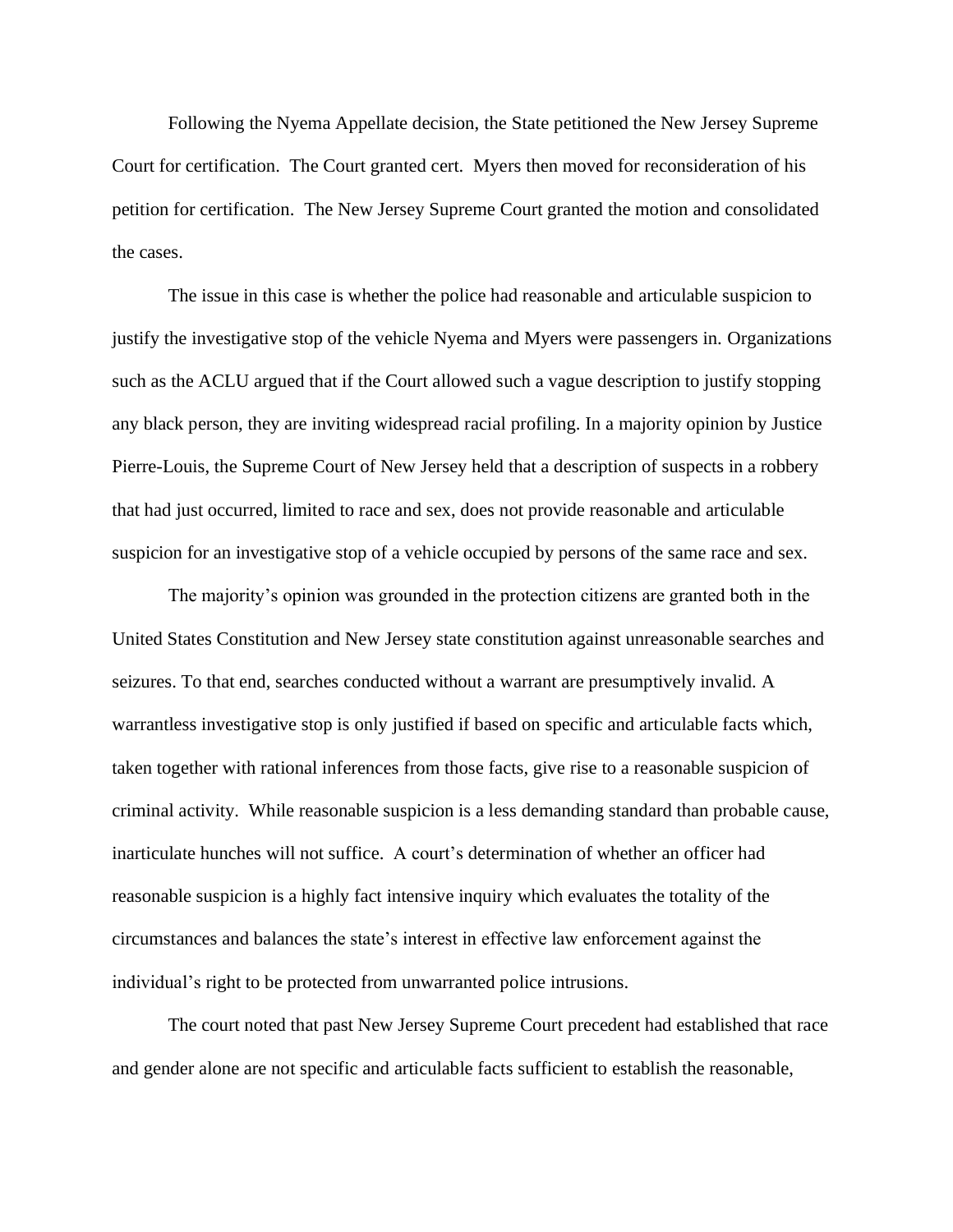particularized suspicion needed for an investigatory stop of a suspect. Additionally, precedent had also established that nervous behavior, or furtive movements, without more, is also insufficient. Similarly, the court noted that a lack of eye contact with a police officer had also been established as insufficient to meet the standard.

Applying these legal principles to the facts of this case, the court found that Sergeant Horan did not have a reasonable and articulable suspicion to justify the motor vehicle stop. The description that Horan had of the suspects was limited only to their race and sex and lacked any other discrete factors or additional physical description. The court concluded that such a generic description that encompasses each and every man belonging to a particular race cannot, without more, does not meet the constitutional threshold of individualized reasonable suspicion.

The court determined that the suspects' lack of reaction to the spotlight could be characterized as nervous behavior. As explained earlier, nervous behavior or a lack of eye contact cannot amount to reasonable suspicion. The court also explained that people exhibit a wide range of behavior for varying reasons while in police presence.

The alleged proximity of the stop in time and place to the robbery did not provide reasonable and articulable suspicion. The exact timing of the robbery, in the court's view, was uncertain. Additionally, the 7-Eleven was located near a major interstate highway. Thus, any assertion as to time and space proximity was tenuous and did not add much.

Finally, the court explained that a combination of non-specific and non-individualized factors that were present in this case could not be combined to create reasonable and articulable suspicion under the totality of the circumstance. The court analogized this as adding zero to zero – the total remains zero. The Court affirmed the appellate division's decision in Nyema's case